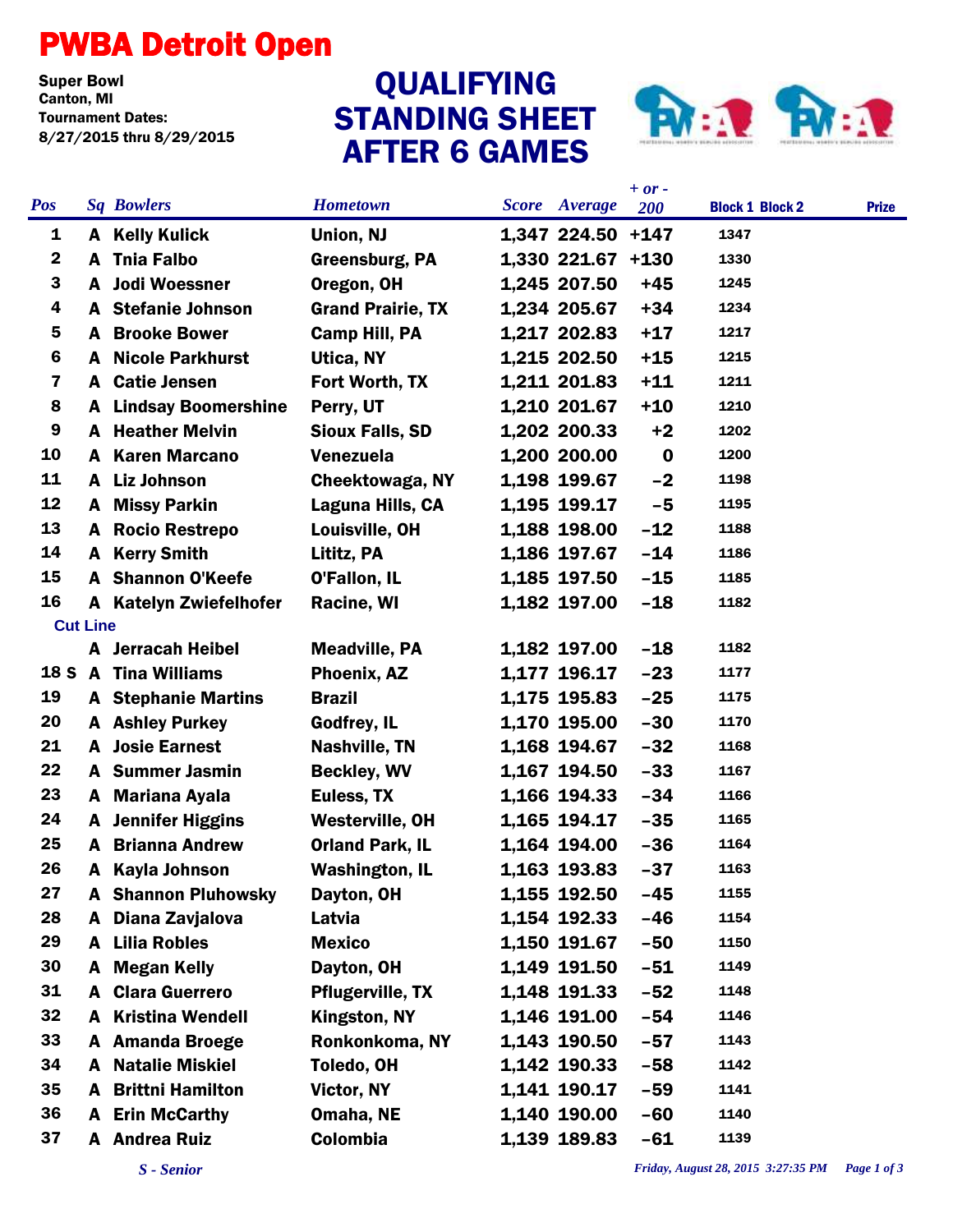|            |   |                                   |                            |                       | $+ or -$   |                        |              |
|------------|---|-----------------------------------|----------------------------|-----------------------|------------|------------------------|--------------|
| <b>Pos</b> |   | <b>Sq Bowlers</b>                 | <b>Hometown</b>            | Score Average         | <b>200</b> | <b>Block 1 Block 2</b> | <b>Prize</b> |
| 38         |   | <b>A</b> Danielle McEwan          | <b>Stony Point, NY</b>     | 1,137 189.50          | $-63$      | 1137                   |              |
| 39         |   | <b>A</b> Leanne Hulsenberg        | North Ogden, UT            | 1,135 189.17          | $-65$      | 1135                   |              |
| 40         |   | A Trisha Reid                     | <b>Columbus, OH</b>        | 1,133 188.83          | $-67$      | 1133                   |              |
| 41         | A | <b>Trista Flowers</b>             | <b>Rosemont, IL</b>        | 1,131 188.50          | $-69$      | 1131                   |              |
| 42         |   | <b>A</b> Sarah Lokker             | <b>New Baltimore, MI</b>   | 1,129 188.17          | $-71$      | 1129                   |              |
|            |   | A Samantha Schaden                | <b>Baltimore, MD</b>       | 1,129 188.17          | $-71$      | 1129                   |              |
| 44         | A | <b>Brandy Silva</b>               | Fort Worth, TX             | 1,128 188.00          | $-72$      | 1128                   |              |
|            |   | A Elysia Current                  | Ephrata, PA                | 1,128 188.00          | $-72$      | 1128                   |              |
|            |   | 46 S A Cheryl Daniels             | <b>West Bloomfield, MI</b> | 1,121 186.83          | $-79$      | 1121                   |              |
| 47         |   | A Danielle Van der Meer           | <b>Washington, IL</b>      | 1,120 186.67          | $-80$      | 1120                   |              |
| 48         |   | A Sandra Gongora                  | <b>Mexico</b>              | 1,118 186.33          | $-82$      | 1118                   |              |
| 49         |   | <b>A</b> Danielle Brady           | Cincinnati, OH             | 1,116 186.00          | $-84$      | 1116                   |              |
| 50         | A | <b>Bryanna Caldwell</b>           | <b>Red Rock, AZ</b>        | 1,113 185.50          | $-87$      | 1113                   |              |
| 51         |   | <b>A</b> Cassandra Leuthold       | <b>Black Hawk, SD</b>      | 1,111 185.17          | $-89$      | 1111                   |              |
|            |   | <b>A</b> Sandra Andersson         | <b>Sweden</b>              | 1,111 185.17          | $-89$      | 1111                   |              |
| 53         |   | <b>A</b> Brandy Sanderson         | <b>Bossier City, LA</b>    | 1,101 183.50          | $-99$      | 1101                   |              |
| 54         | A | Rebecca Sharp-Keegan Carleton, MI |                            | 1,100 183.33 -100     |            | 1100                   |              |
| 55         |   | <b>A</b> Jessica Earnest          | Nashvilee, TN              | 1,096 182.67 -104     |            | 1096                   |              |
|            |   | A Keli Callahan                   | Las Vegas, NV              | 1,096 182.67 -104     |            | 1096                   |              |
|            | A | <b>Elise Bolton</b>               | <b>Merritt Island, FL</b>  | 1,096 182.67 -104     |            | 1096                   |              |
| 58         | A | <b>Jacqui Reese</b>               | McAdoo, PA                 | $1,094$ 182.33 -106   |            | 1094                   |              |
| 59         |   | <b>A</b> Paola Gomez Roberts      | <b>Colombia</b>            | $1,092$ 182.00 $-108$ |            | 1092                   |              |
|            |   | A Ashley Bright                   | <b>Milton, FL</b>          | 1,092 182.00 -108     |            | 1092                   |              |
|            |   | 61 S A Carolyn Dorin-Ballard      | Keller, TX                 | 1,091 181.83 -109     |            | 1091                   |              |
|            |   | <b>A</b> Blair Blumenscheid       | <b>Columbus, OH</b>        | 1,091 181.83 -109     |            | 1091                   |              |
| 63         |   | <b>A</b> Pamela Alvarez           | Ensenada, CA               | 1,090 181.67 -110     |            | 1090                   |              |
| 64         | A | <b>Brandi Branka</b>              | <b>Momence, IL</b>         | 1,088 181.33 -112     |            | 1088                   |              |
| 65         |   | <b>A</b> Heather D'Errico         | <b>Rochester, NY</b>       | 1,087 181.17 -113     |            | 1087                   |              |
| 66         |   | A Samantha How                    | Oregon City, OR            | 1,084 180.67 -116     |            | 1084                   |              |
| 67         |   | <b>A</b> Maria Jose Rodriguez     | <b>Austin, TX</b>          | 1,082 180.33 -118     |            | 1082                   |              |
| 68         |   | <b>A</b> Diandra Asbaty           | Chicago, IL                | 1,080 180.00 -120     |            | 1080                   |              |
|            |   | <b>A</b> Kristin Warzinski        | Lincoln, CA                | 1,080 180.00 -120     |            | 1080                   |              |
|            |   | A Kristy Kerr                     | <b>Essexville, MI</b>      | 1,080 180.00 -120     |            | 1080                   |              |
| 71         |   | A Liz Kuhlkin                     | <b>Schenectady, NY</b>     | 1,079 179.83 -121     |            | 1079                   |              |
| 72         |   | <b>A</b> Jewel Skelton            | Niles, OH                  | 1,075 179.17 -125     |            | 1075                   |              |
| 73         |   | A Julie Oczepek                   | Reese, MI                  | 1,073 178.83 -127     |            | 1073                   |              |
| 74         |   | A Ashly Galante                   | Palm Harbor, FL            | 1,068 178.00 -132     |            | 1068                   |              |
| 75         |   | A Megan Buja                      | <b>Rockford, IL</b>        | 1,062 177.00 -138     |            | 1062                   |              |
| 76         |   | A Kirstie Hegedus                 | <b>Brook Park, OH</b>      | 1,059 176.50 -141     |            | 1059                   |              |
| 77         |   | A Sheri Verespej                  | <b>Monroe, MI</b>          | 1,058 176.33 -142     |            | 1058                   |              |
| 78         |   | A Felicia Wong                    | <b>Canada</b>              | 1,054 175.67 -146     |            | 1054                   |              |
| 79         |   | <b>A</b> Meghan Macunovich        | <b>Canton, MI</b>          | 1,051 175.17 -149     |            | 1051                   |              |
| 80 S       |   | A Debbie Ayers                    | La Mesa, CA                | 1,050 175.00 -150     |            | 1050                   |              |
| 81         |   | A Nikki Sims                      | Willard, OH                | 1,048 174.67 -152     |            | 1048                   |              |
|            |   |                                   |                            |                       |            |                        |              |